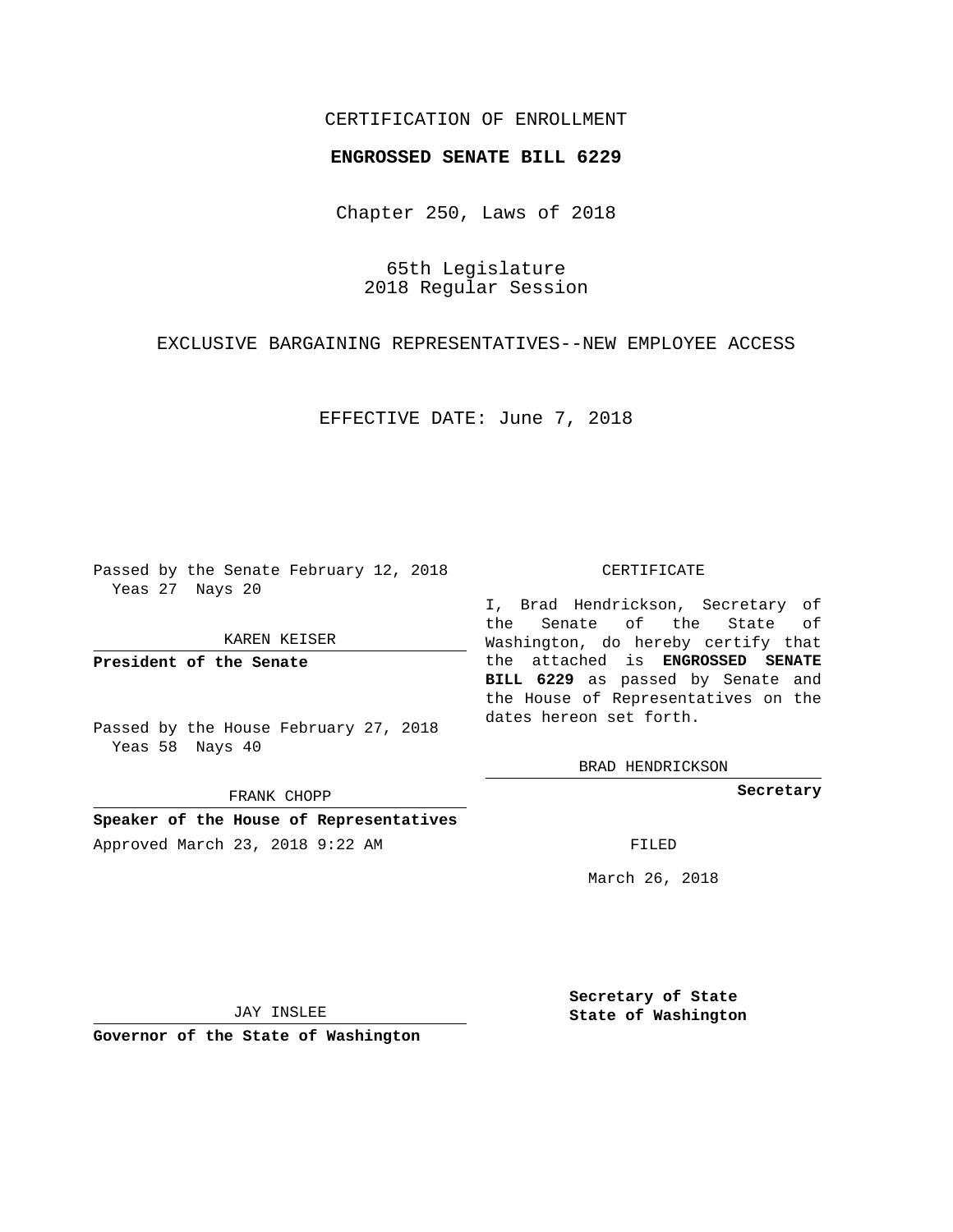# **ENGROSSED SENATE BILL 6229**

Passed Legislature - 2018 Regular Session

**State of Washington 65th Legislature 2018 Regular Session By** Senators Van De Wege, Chase, Conway, Wellman, Hasegawa, Saldaña, Keiser, Hunt, and Kuderer

Read first time 01/10/18. Referred to Committee on Labor & Commerce.

 AN ACT Relating to requiring employers to provide exclusive bargaining representatives reasonable access to new employees for the purposes of presenting information about their exclusive bargaining representative; adding a new section to chapter 41.56 RCW; adding a new section to chapter 28B.52 RCW; adding a new section to chapter 41.59 RCW; adding a new section to chapter 41.76 RCW; adding a new section to chapter 41.80 RCW; adding a new section to chapter 47.64 RCW; and adding a new section to chapter 49.39 RCW.

BE IT ENACTED BY THE LEGISLATURE OF THE STATE OF WASHINGTON:

 NEW SECTION. **Sec. 1.** A new section is added to chapter 41.56 11 RCW to read as follows:

 (1)(a) The employer must provide the exclusive bargaining representative reasonable access to new employees of the bargaining unit for the purposes of presenting information about their exclusive bargaining representative to the new employee. The presentation may occur during a new employee orientation provided by the employer, or at another time mutually agreed to by the employer and the exclusive 18 bargaining representative.

 (b) No employee may be mandated to attend the meetings or presentations by the exclusive bargaining representative.

(c) "Reasonable access" for the purposes of this section means: